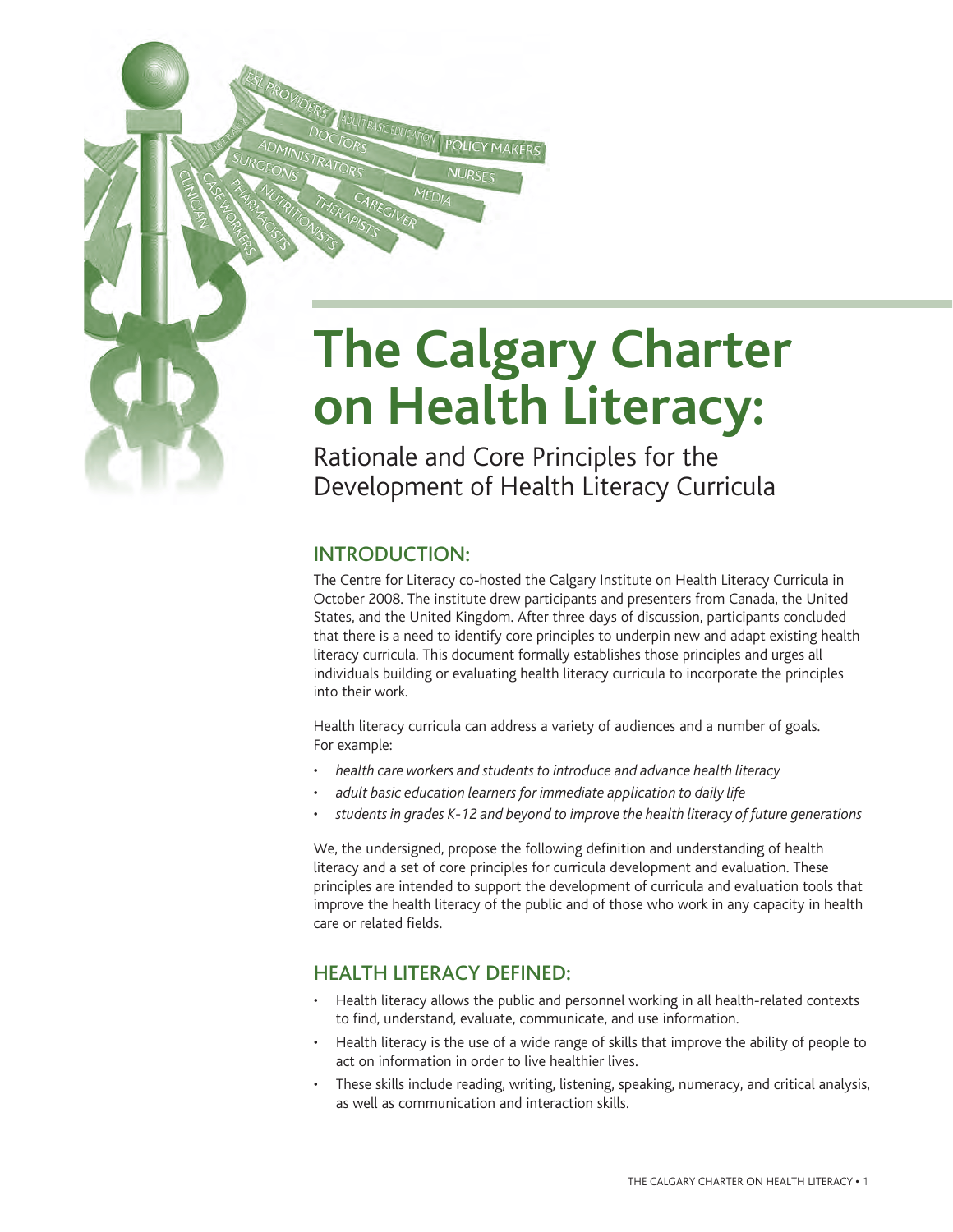## HEALTH LITERACY FOR INDIVIDUALS AND SYSTEMS:

Improving health literacy can contribute to more informed choices, reduced health risks, increased prevention and wellness, better navigation of the health system, improved patient safety, better patient care, fewer inequities in health, and improved quality of life.

The health literacy skills and abilities of individuals contribute to the health literacy of a health service system or organization. For instance, one individual with a high level of health literacy can enhance a system's performance. However, a system or organization that has low health literacy can overwhelm a health-literate individual or diminish the effect of a well-written document.

The health literacy of a society can be improved both by developing the skills of individuals and by lowering the barriers created by health service personnel and systems. Prior definitions have largely identified health literacy as relating to the patient, and have under-emphasized the role of health system personnel. One of the goals of a health literate society is to have a more equal power relationship between those who work in the health system and those who use it.

Health literacy applies to all individuals and to health systems. For example:

- *An individual can be health literate by using the skills needed to find, understand, evaluate, communicate, and use information.*
- *Health care professionals can be health literate by presenting information in ways that improve understanding and ability of people to act on the information.*
- *Systems can be health literate by providing equal, easy, and shame-free access to and delivery of health care and health information.*

Health literacy is expressed differently in different contexts, but is always based on the same underlying skills and abilities. Situations in which health literacy is critically important for individual users, health care professionals, and health systems include health system reform efforts, understanding health issues, preventing poor health, communicating complexity, culturally appropriate communication, behavior change efforts, health promotion, and navigation of health systems.

Health literacy and communication are related but distinct. Health literacy is the use of a set of skills and abilities. Communication is the process of exchanging information. Some, but not all, of the skills required for communication, are the same as health literacy skills. For example, a person could have excellent communication skills, but not be very health literate. However, to communicate effectively about health, one would have to be health literate. Both health literacy and communication should be addressed, measured, and evaluated.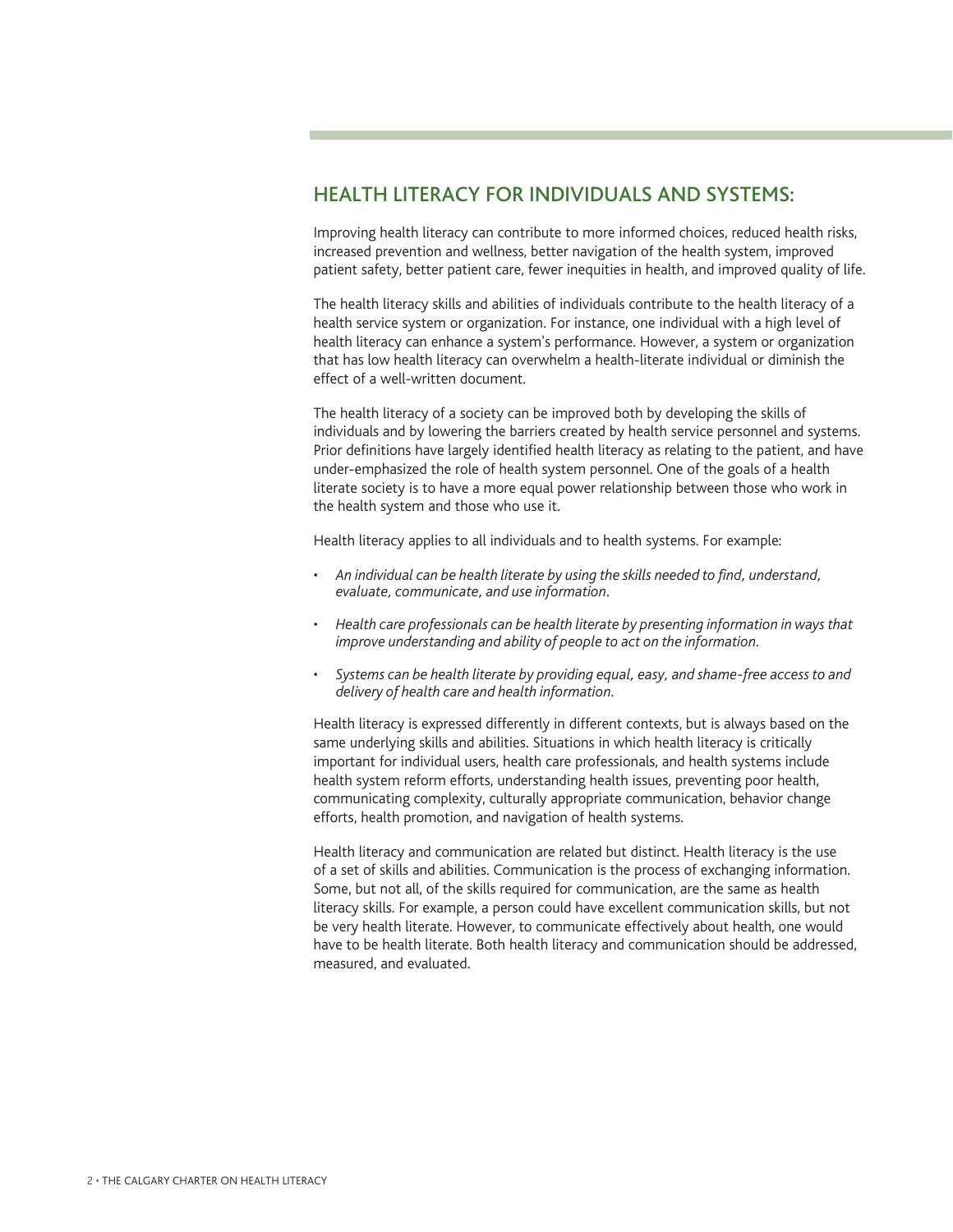# RATIONALE AND CORE PRINCIPLES OF HEALTH LITERACY CURRICULA DEVELOPMENT AND EVALUATION:

**Rationale:** Ideally, curricula and associated evaluation tools will be evidence-based. However, because health literacy is a relatively new way to explore the connections among individuals, communities, systems, cultures, and health outcomes, research and evaluation have not yet examined outcomes of interventions in all these areas. Thus, curricula developers, researchers, and evaluators have an obligation to contribute to that evidence base.

While the field of health literacy needs to advance the evidence base about how health literacy leads to better health and how health literacy interventions work, the field knows enough to justify a range of changes to the health care and connected systems.

#### **Principles:**

- *Health literacy curricula should be based on the current evidence base for health literacy interventions.*
- *The use and application of health literacy curricula should actively participate in furthering the development of the evidence base for health literacy interventions by using sound methodological approaches to evaluation.*

**Rationale:** Health literacy curricula can be written for all people, regardless of educational level, culture, or literacy skills. All people, not only those with low literacy skills, will benefit from improving the health literacy of individuals, health system personnel, and health systems.

#### **Principles:**

Development and use of health literacy curricula and evaluation/ measurement tools should:

- *Use a participatory approach by involving the intended audience at all stages.*
- *Be based on, and designed to advance, theory about health literacy.*
- *Be based on the same underlying understanding of health literacy, even though they may target different health conditions and groups of individuals (e.g. health care professionals or adults with low literacy). This consistency will allow comparison across contexts.*